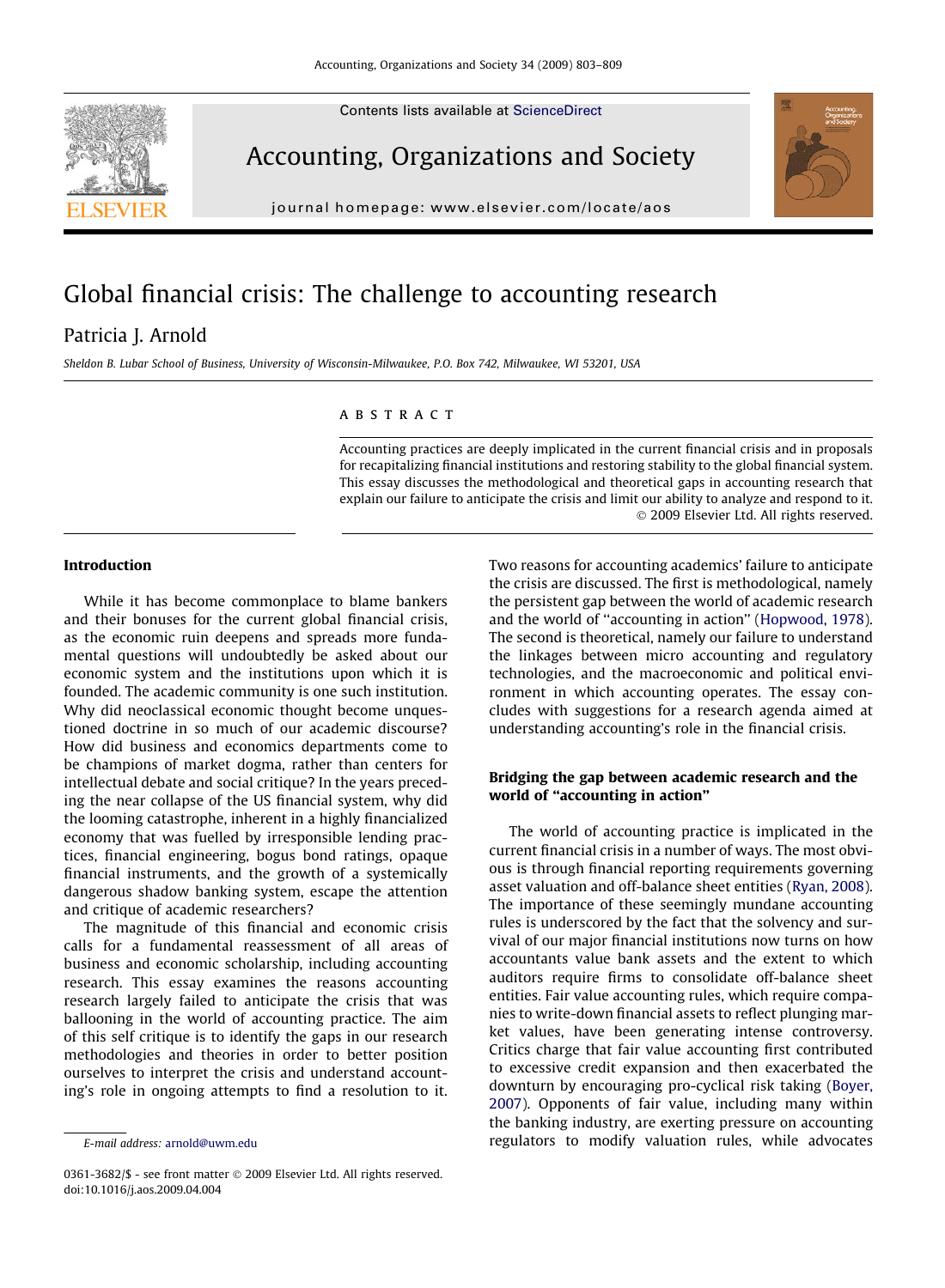remain vehement in defending the need for fair value accounting in order to reveal the full extent of bank losses.

Although less in the spotlight than the fair value debate, financial reporting rules governing off-balance sheet structured investment vehicles (SIVs), including rules on special purpose entities (SPEs), qualified special purpose entities (QSPEs), and variable interest entities are equally, if not more, significant. In the 1980s, US accounting standards setters began allowing banks to move securitized loans and related debts off their balance sheets and onto the books of these off-balance sheet entities [\(Turner, 2008](#page--1-0)). This obviously flawed rule which enabled the creation of the shadow banking system has been modified several times since the  $1980s$ ,<sup>1</sup> but never satisfactorily. The practice of using structured investment vehicles to move banking operations off-balance sheets in order to evade accounting rules and regulatory capital standards, together with the potential impact on capital adequacy ratios of forcing banks to consolidate off-balance sheet vehicles remains a crucial issue facing accounting and regulatory authorities [\(Group of](#page--1-0) [Thirty, 2009](#page--1-0), pp. 48–49).

Financial reporting is not the only way accounting is implicated in the crisis; the major accounting firms in the US and Europe were also directly involved in the process of securitization and structured finance. In their capacity as advisors to investment banking clients, the major firms performed due diligence work, offered accounting and tax advice on off-balance sheet vehicles, and assisted with the securitization of trillions of dollars of mortgage back securities (MBS) and collateralized debt obligations (CDOs). Although an evaluation of the extent of the accounting firms' role in the making of the crisis is beyond the scope of this essay, a preliminary review of the firms' marketing literature indicates that their advisory service divisions were active participants in the securitization industry in the years leading up to the crisis. The following excerpts are illustrative of securitization services offered by all of the Big Four international accounting firms.

- Since 1985, Deloitte & Touche USA, LLP professionals have added insight, consistency and value to more than 14,000 securitized offerings with an aggregated principal of more than \$5 trillion... Serving leading players in the MBS, ABS, CDO and CMBS markets, domestic and global, we offer state-of-the-art products and expert services in financial modeling, analytics, technology, operations, due diligence, accounting and tax.
- In the past year, the PwC's and the Structured Finance Group (SFG) have been involved in securitization transactions totaling billions of dollars. Structured Finance Group professionals combine a high-level of technical expertise to provide a wide range of securitization services, such as: deal structuring, asset valuation, due diligence, modeling, operational consulting, tax and accounting analysis, tax reporting and technology development, implementation and maintenance [\(American Securitization Forum, 2006\)](#page--1-0).

Accounting research lagged behind this burgeoning world of accounting practice. While accounting practitioners were involved in the securitization schemes that ultimately led to the crisis, accounting scholars were largely unaware of their activities or the troubles brewing in the credit markets and shadow banking system. The premier academic accounting journals did not address the dangers of structured investments, securitization, and off-balance sheet entities until 2008 when the credit crisis was in full swing. The leading journals published more articles on these topics in 2008 alone then in the ten preceding years (1998–2007) combined. While there were a number of research studies on fair value accounting published in the mainstream accounting literature in the mid 1990s, they tended to assess fair value accounting narrowly in terms of whether it provided incremental information to capital markets rather than evaluating its macroeconomic consequences.<sup>2</sup> With few exceptions, academic accounting research generally failed to anticipate the crisis, or mount a substantive critique of accounting's contribution to systemic financial instability and/or accounting firms' involvement in securitization and structured finance.

Some will argue that the shadow banking system is too opaque for accounting researchers to penetrate since empirical data on off-balance sheet entities, hedge fund activities, credit default swaps and other privately traded derivatives are unavailable. This view suggests that our research agendas must necessarily be limited and ultimately shaped by the availability of quantitative databases. The alternative to this unacceptable proposition is to begin to take seriously the methodological problem of finding ways to engage the world of accounting practice. Arguably, some of the most socially important aspects of accounting practice are those where the difficulty of obtaining data has, with few exceptions, produced a lacuna in academic research. These include issues such as tax evasion, money laundering, transfer pricing, off-balance sheet financial activities, and the politics of accounting standard setting, to name but a few. $3$  The task of bridging the gap between accounting research and this world of accounting practice is extremely difficult, but nonetheless essential. We have seen some progress in the field of managerial accounting where strides have been made towards understanding ''accounting in action'' [\(Hopwood, 1983](#page--1-0)) within organizations through the use of case study and ethnographic research methodologies. The need for financial accounting research to reduce its dependence on quantitative databases and develop the methodological tools, institutional knowledge, and links to practice needed to bridge the gap between academic research and the world of ''accounting in action'' is one of the most significant challenges posed by the current crisis to accounting research.

 $1$  See SFAS No. 125, SFAS No. 140, and FIN 46R.

 $2$  The critical accounting literature, by contrast, published several critiques of fair value accounting for financial instruments. For example, see [Hernández \(2003\), Ishikawa \(2005\)](#page--1-0) and [Young \(1996\).](#page--1-0)

Exceptions include [Mitchell, Sikka, and Willmott \(1998\)](#page--1-0) on the role of accountancy firms in money laundering, and related work on tax avoidance, off-shore financial centers, and transfer pricing. For example, see [Sikka and](#page--1-0) [Hampton \(2005\), Sikka \(2008\)](#page--1-0) and [Sikka et al. \(2009\)](#page--1-0).